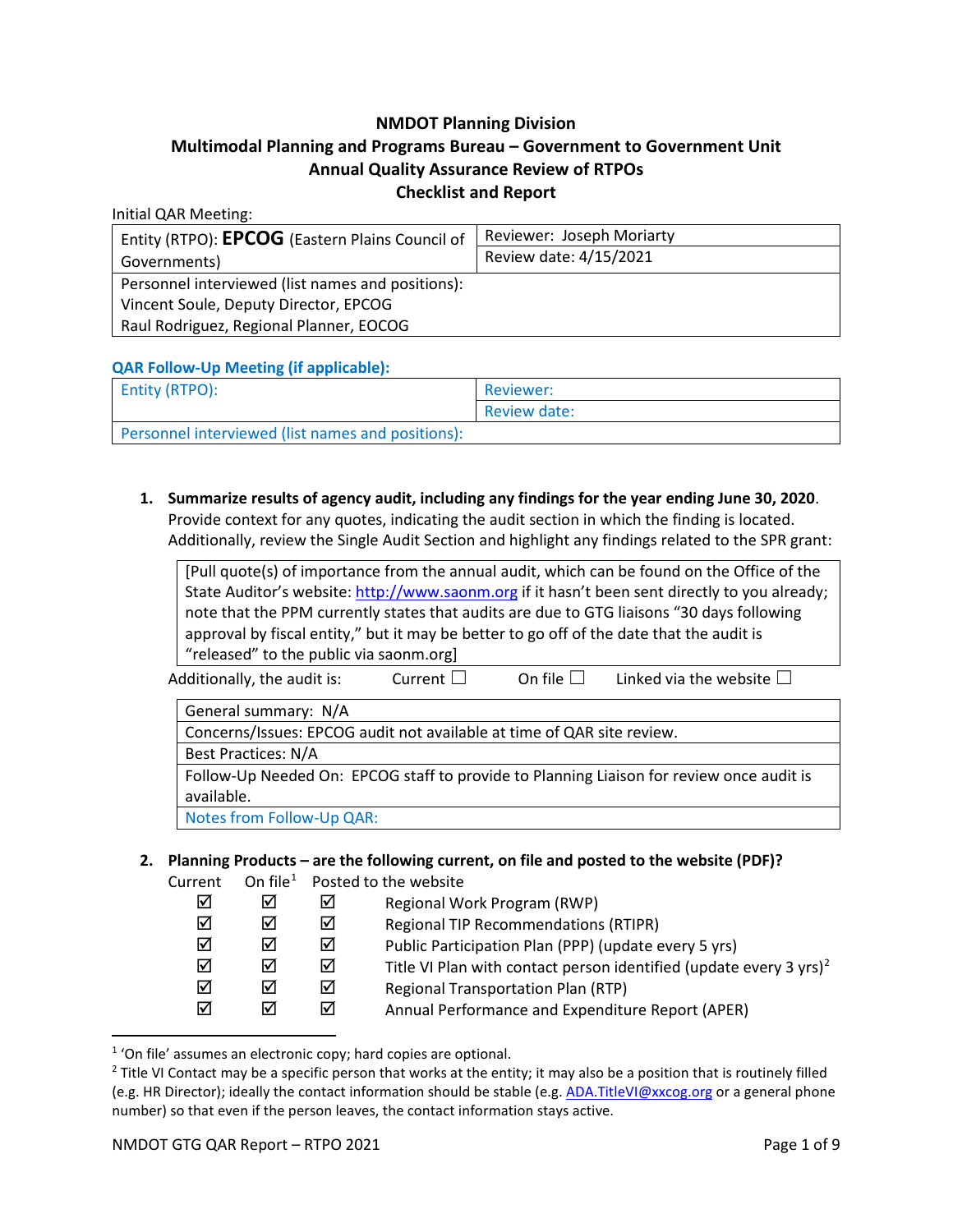## N/A N/A N/A Other plans (*list below*)

General summary: All planning products on the RTPONM.ORG "NORTHEAST" webpage are current and on file. NERTPO-EPCOG adopted their current Title VI Plan on 4/19/2019. Per the PPM Title VI Plans are required to be updated every three years. Accordingly, NERTPO-EPCOG needs to update their Title VI Plan by 4/19/2022. The current 2015 NERTPO RTP is on file and posted to the webpage. EPCOG and NCNMEDD staffs are currently working with their respective NERTPO communities to develop a new updated RTP. The current 2018 RTIPR is also on file and posted to the web page. A new RTIPR is also currently under development. Staff anticipates that the NERTPO Board in Quarter 3 or Quarter 4 will approve an updated RTIPR. The current NERTPO-EPCOG Annual Performance and Expenditure Report (APER) posted on the webpage.

Concerns/Issues: Since EPCOG and NCNMEDD co-manage, NERTPO documents posted to the web page need monitoring and updating as appropriate.

Best Practices: The RTPONM.ORG "NORTHEAST" webpage continues to serve as an effective means to communicate with NERTPO member communities, especially during the COVID19 health emergency. RTPO staff has increased the web page's functionality and serves as a "one-stop" shop for member communities and the public at large. The webpage also serves to enhance accountability and transparency. EPCOG staff has been working with their respective member communities in developing a new updated RTP document. Most notably, NERTPO established a sub-committee among the member agencies to assist in the development of the RTP. RTPO staff is also coordinating with the NERTPO Board and is developing a process to develop a new RTIPR. EPCOG staff have been assisting in the development of a new comprehensive RTIPR rating and ranking methodology. The PPM recommends an every other year update cycle for an RTIPR.

Follow-Up Needed On: N/A Notes from Follow-Up QAR:

# **3. Boards/Committees - are the following current, on file and posted to the website?**

Current On File Posted to the website

| ☑<br>☑<br>☑ | ☑<br>☑ |   | <b>Bylaws</b><br>Members, including Chair and Vice Chair<br>Schedule of meetings |
|-------------|--------|---|----------------------------------------------------------------------------------|
| ☑           | ☑      | ⋈ | Agendas (posted to website 72 hours prior to meeting)                            |
| ☑           | ☑      |   | Meeting minutes (for the past 2 years)                                           |
| ☑           | ☑      |   | Approved documents (i.e. signed resolutions)                                     |

General summary: Board related documents on the RTPONM.ORG "NORTHEAST" webpage are current bylaws, membership, (including Chair and Vice Chair), schedule of meetings, agendas, meeting minutes, and approved actions (signed resolutions) are current, posted on the webpage and on file. Approved actions and minutes posted to the webpage by NERTPO staff. Minutes archive up-to-date as of the 3/24/2021 meeting. NERTPO minutes online archive goes back to 2017. There is also a portal to access NERTPO Board resolutions, see the RTPONM.ORG "NORTHEAST" webpage, Governing Documents section. Concerns/Issues: N/A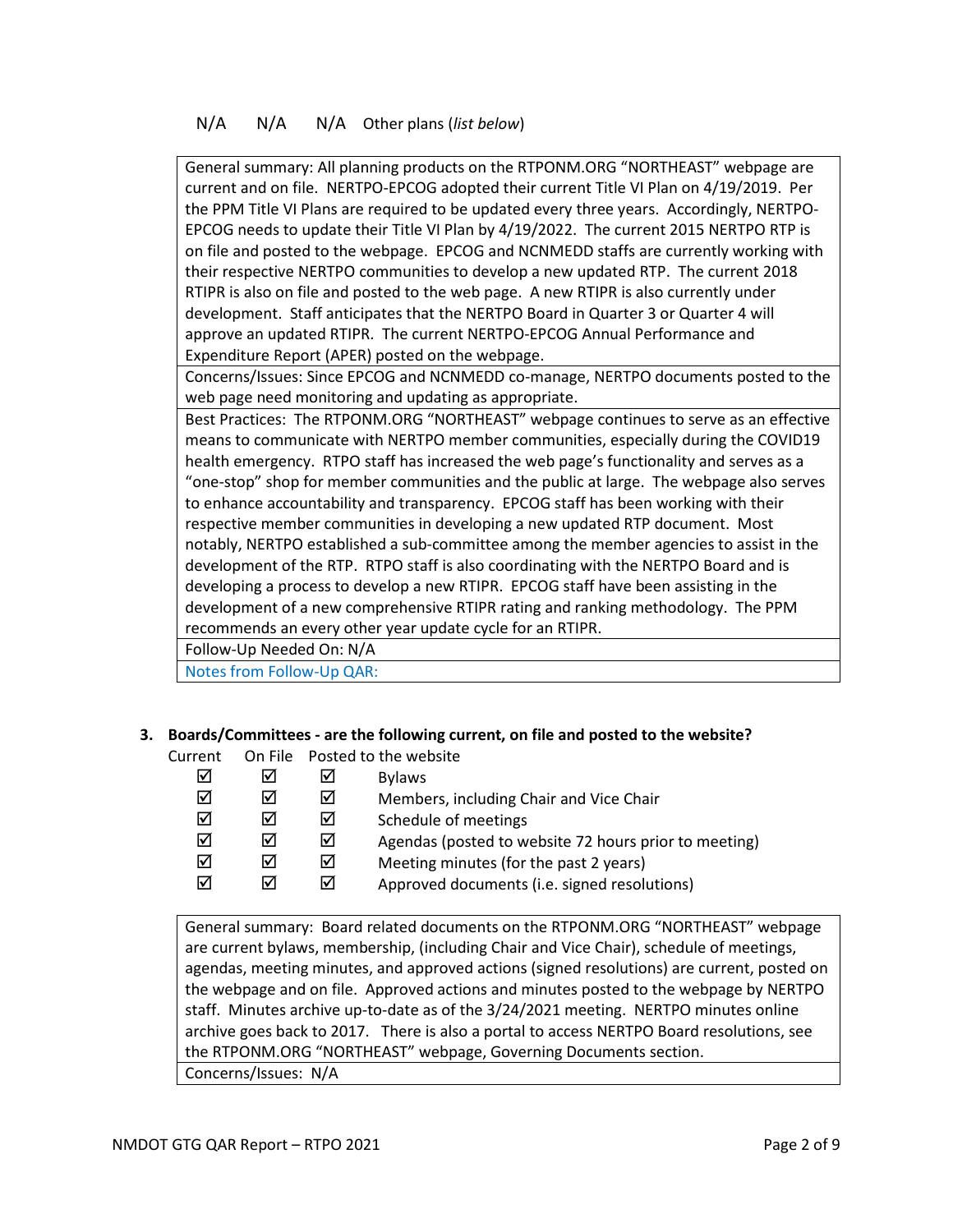Best Practices: EPCOG does a good job following the NM Open Meeting Act regarding the posting of agendas, meeting minutes and NERTPO Board approved items on the NORTHEAST link on the RTPONM.ORG webpage. Over the reporting period past year, NERTPO agendas, meeting minutes, and resolutions posted on the webpage in a timely manner. Bylaws, membership (including Chair and Vice Chair) and the schedule of meeting are also easily accessible via the web page.

Follow-Up Needed On: N/A

Notes from Follow-Up QAR:

## **4. Financials - Reporting and Documentation**

- $\boxtimes$  Reimbursement Packets consistently submitted in a timely, complete, and accurate fashion?
- $\boxtimes$  Reimbursement Packets include cover letters, Quarterly Reports, Budget Reports, Expenditure Summary, Invoices and supporting documentation? Are these provided with the Reimbursement Packets and maintained on file? Does the RTPO charge allocated costs consistently with what is included in the RWP Budget?
	- Budget Report: track expenditures by line item as defined by task in the RWP budget
	- Expenditure Summary: provide a summary of federal funds expended plus local match paid, by quarter
- $\triangledown$  Is the documentation on file, well-organized, and accessible?
	- Security: what measures does the RTPO take to ensure their IT systems are secure? (explain below)

General summary: During the reporting year, EPCOG staff generally provided complete and accurate reimbursement packets, consistently meeting the quarterly deadlines set forth in the PPM. Cover letters, Quarterly Reports, Budget Reports, Expenditure Summary, Invoices and supporting documentation are consistently included in the Quarterly reimbursement packets. EPCOG maintains the reimbursement packets in digital forms on their internal network and archived in physical form at their offices.

Concerns/Issues: The personnel costs and fringe costs originally submitted by EPCOG in the FFY2021 Q1 Reimbursement Packet did not align with the cost sharing methodology documented in their FFY21-22 Regional Work Program. This issue was ultimately resolved through an Administrative Amendment to their RWP and a resubmitted revised FFY2021 Q1 Reimbursement Packet. However, this caused more than a month delay in submitting a correct and accurate Q1 reimbursement packet. Consequently, the NMDOT Planning Liaison placed EPCOG on Level 1 Non-Conformance.

It is imperative that the cost-sharing methodologies of the EPCOG quarterly reimbursement packets align with the cost sharing documentation in the RWP. It is equally important that EPCOG staff understand and explain the specific methods regarding the allocation of shared costs among EPCOG programs. The RTPO budget is comprised of direct and allocated costs.

Best Practices: N/A

Follow-Up Needed On: N/A

Notes from Follow-Up QAR:

**A. Timesheets and Timesheet Summary** - All RTPO staff who charge time to a federally funded task are required to maintain internal, accurate, and current time records using database and spreadsheets comparable to the RTPO Time Tracking workbook provided in the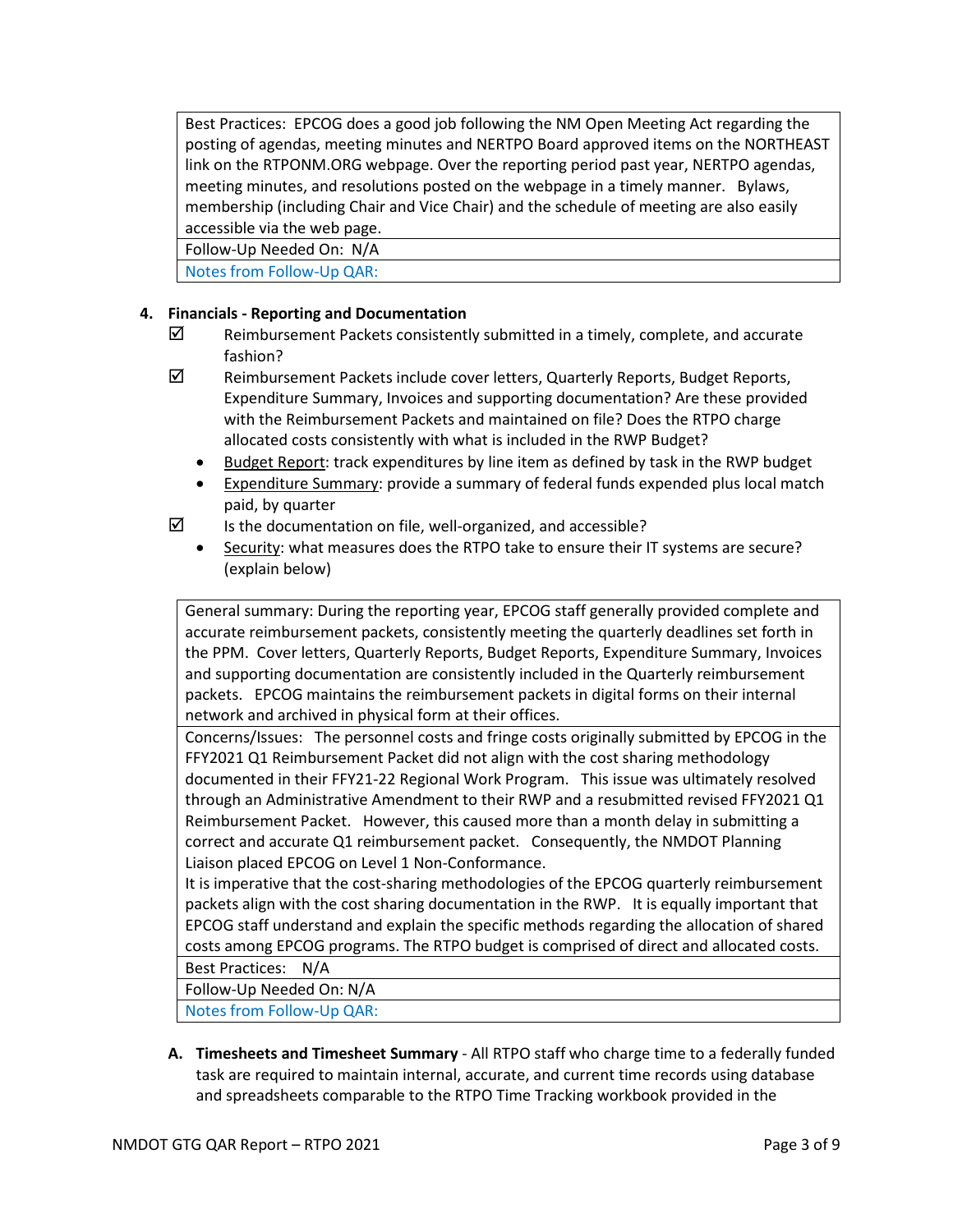Planning Procedures Manual. GTG Liaison must randomly test a week to ensure the timesheets are on file and that they match what was included in that reimbursement packet.

- $\boxtimes$  Is the RTPO able to provide access to timesheets?
- $\boxtimes$  Is the amount of time spent on RTPO duties and billed to FHWA funds clearly indicated?

General summary: The Planning Liaison asked and received corresponding time records for from the EPCOG Program Manager (at the time) for the second week of April of Q3 of FFY2020. However, the Eastern Plains Council Of Governments Employee Time & Attendance Record for this time-period did not match week 2 of Q3 EPCOG Reimbursement Packet. During this same time-period, the reimbursement request indicated that the Program Manager worked a total of 40 hours (NERTPO 20 hours and SERTPO 20 hours). However, the EPCOG Employee Time & Attendance Record supplied indicated 32 hours, a discrepancy of 8 hours.

Concerns/Issues: It is a concern that the requested sample EPCOG time records did not match the Q3 reimbursement request. At this time, EPCOG staff is not required to submit Timesheets (or Personnel Activity Reports) with each reimbursement packet. However, all RTPO and COG/EDD staff who charge time to a federally funded task are required to maintain internal accurate and current time records using database and spreadsheets that meet the requirements outlined in 2 CFR § 200.430(i) – Standards for Documentation of Personnel Expenses. EPCOG staff must monitor and verify internal time records are complete and accurate, and that hours charged exactly match the EPCOG quarterly reimbursement packets.

Best Practices: N/A

Follow-Up Needed On: To verify that EPCOG is submitting complete and accurate time reporting the Planning Liaison recommends that EPCOG include copies of their Employee Time & Attendance Records in all subsequent reimbursement packets, starting with the FFY2021 Q3 reimbursement packet.

Notes from Follow-Up QAR:

### **B. Contract Awards**

- $\boxtimes$  No Contract Awards during the time period covered by this QAR
- OR:
- $\square$  Published Notice in Newspaper for Invitation for Bid or Request for Proposals (RFP) (advertisement), copy of ad
- $\Box$  Bidder's list at bid opening-Company(s) and quotation sheet(s); or copies of proposals received
- ☐ Award Letter, "NOTICE OF AWARD"/"NOTICE TO PROCEED" Forms
- $\Box$  All subsequent notices: starts, suspends, resumes, and completions
- ☐ Copy of fully executed Contract on file
- $\Box$  All invoicing (copies) for contractors, vendors, suppliers

# General summary: N/A

Concerns/Issues: N/A

Best Practices: N/A

Follow-Up Needed On: N/A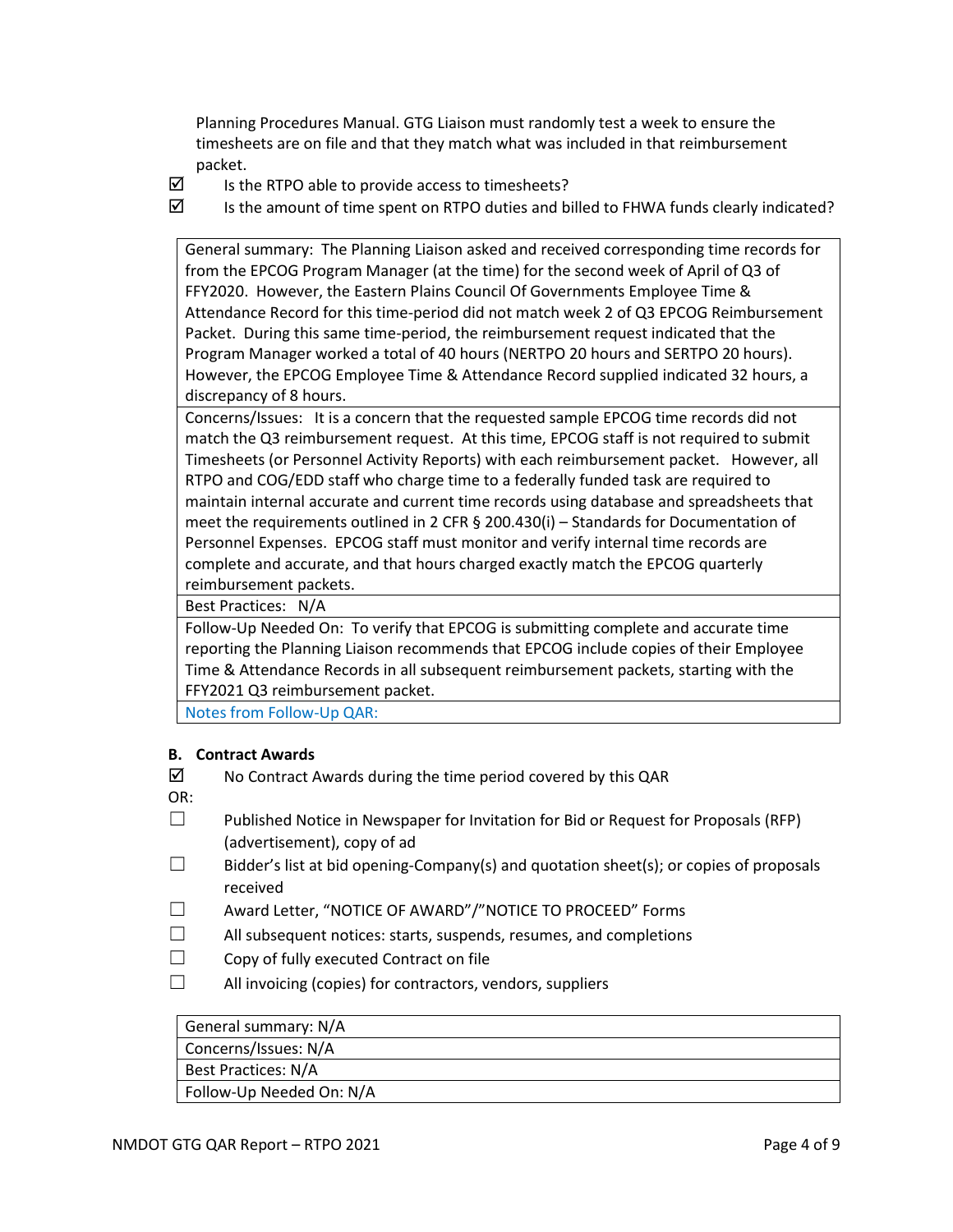#### Notes from Follow-Up QAR:

### **C. Inventory of capital assets acquired with Federal Aid Highway Program funds valued at \$5,000 and greater**

 $\Box$  Not applicable

OR:

- $\boxtimes$  Are there property records that include a description of the property, serial or other identification number, source of property, who holds title, acquisition date, cost of property, percentage of Federal participation, location, use and condition of property and ultimate disposition data including date of disposal and sale price?
- $\boxtimes$  Is there a physical inventory of the property with results reconciled with property records (at least once every 2 years)?
- $\boxtimes$  Is there a control system developed to ensure adequate safeguards to prevent loss, damage or theft of property? If there was an occurrence did NMDOT investigate and what were the results of that investigation?
- $\boxtimes$  Are there adequate maintenance procedures developed to keep property in good condition?

Note: Disposition of items of equipment at current, per-unit, fair market value in excess of \$5,000 may be retained or sold and the awarding agency (FHWA) has the right to an amount calculated by multiplying the current market value or proceeds from sale by awarding agency's share of the equipment.

General summary: Asset inventory and property records verified by Planning Liaison. New vehicle (Chevy Trax) purchased with FWHA funds by EPCOG in 2018 included in EPCOG asset inventory. Asset inventory documents the following categories: Asset type, Serial Number (Vehicle Identification Number, if applicable), Location, Condition, Cost, Date Purchased, and Program.

Concerns/Issues: N/A

Best Practices: EPCOG Policy and Procedures Manuals address use of property and capital assets.

Follow-Up Needed On: N/A

Notes from Follow-Up QAR:

### **5. Structure/Intergovernmental & Other Agreements**

Current On file

| ☑   |     | Is the Cooperative Agreement with NMDOT current and on file? |
|-----|-----|--------------------------------------------------------------|
| N/A | N/A | Other (list below)                                           |

General summary: Planning Liaison confirmed that FFY2019 – 2022 NMDOT/EPCOG Cooperative Agreement, Contract Number D16014, Vendor Number 54561, approved on 7/6/2018 and is current and on file at EPCOG Offices.

Concerns/Issues: N/A

Best Practices: N/A

Follow-Up Needed On: N/A

Notes from Follow-Up QAR: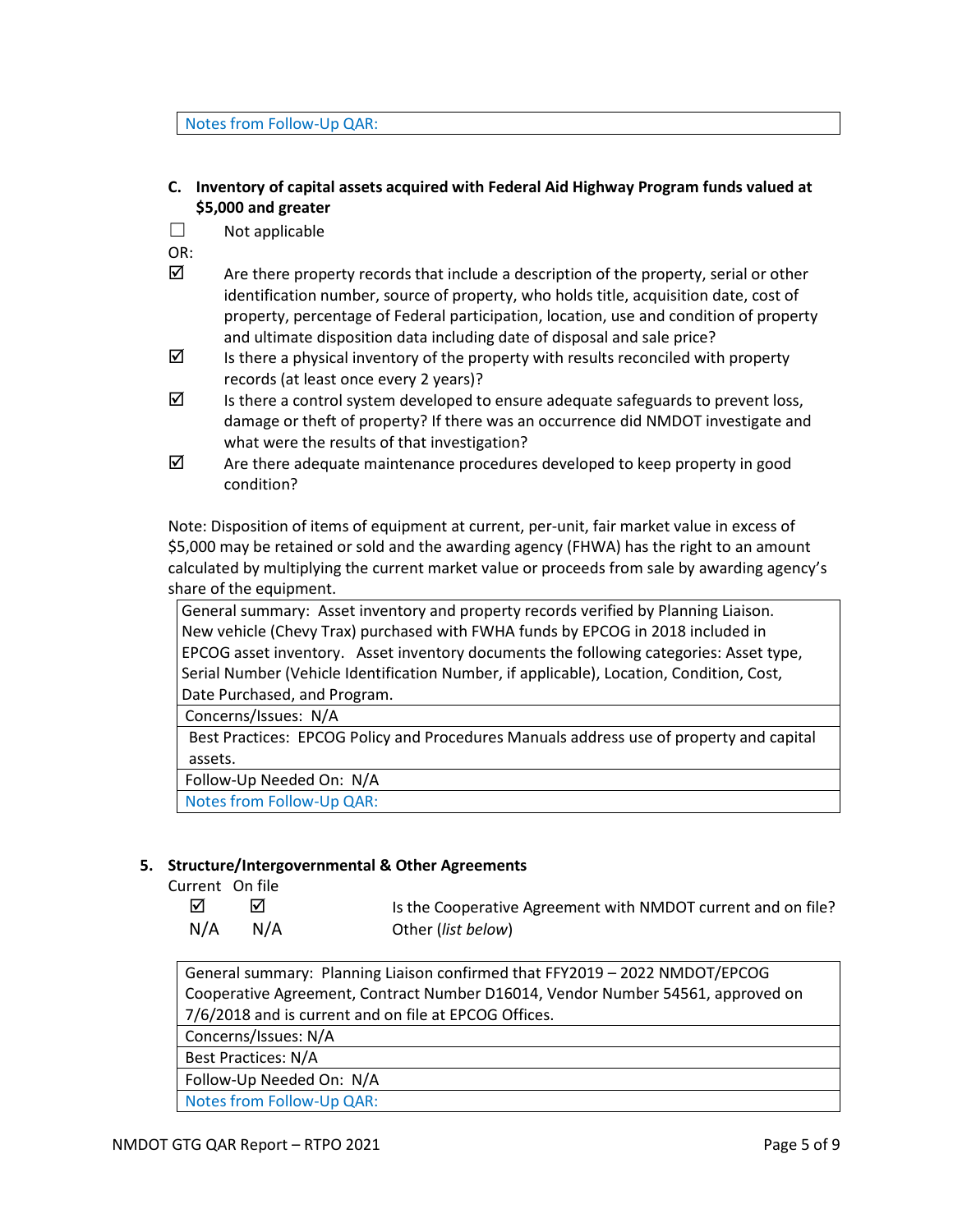### **6. Staff & Board/Committee Member Training and Professional Development**

- $\boxtimes$  Staff familiarity with the Planning Procedures Manual (PPM):
	- $\boxtimes$  Established staff?
	- $\boxtimes$  Recently hired staff?
- $\boxtimes$  Is there a training/professional development plan for RTPO staff and how is it being implemented?
- $\boxtimes$  Has the RTPO Program Manager attended a NM Open Meetings Act training?
- $\boxtimes$  Is the RTPO following the RWP training plan for Board/Committee Members? Are additional resources needed to implement the training plan?
	- What is the outreach to non-participating members? (*Detail below*)

General summary: The recently hired EPCOG Regional Planner is participating in the NM EDGE program, through the New Mexico State University's Cooperative Extension Service. EDGE is a public management program of study for administrators, managers, elected officials, and staff in local, state, tribal government. Staff also participates in remote trainings and webinars as time permits. The Executive Director, Deputy Director, and Executive Assistant have attended NM Open Meetings trainings in the past. It is the intent for the EPCOG Regional Planner to attend a NM Open Meeting Act training session when the Office of the Attorney General begins to offer in-person trainings again. NERTPO staff is following the RWP training plan for Board members. NERTPO committee members receive training in the form of presentations approximately every other month during NERTPO regular monthly meetings. Over the reporting period, trainings included the following topics: Funding opportunities from the New Mexico Finance Authority, NMDOT Environmental Level of Effort form and requirements, TAP/RTP and CMAQ funding, and Project Feasibility Forms (PFFs) and the Transportation Project Fund. EPCOG staff also uses US mail, follow-up phone calls, and face-to-face meetings as outreach methods for nonparticipating members. Member attendance tracked via meeting sign-up sheets and RSVP's. Information converted to a digital tracking sheeting. Tracking sheet sent to all members. EPCOG staff confirmed that attendancehas improved since regularly sharing tracking sheet with membership.

Concerns/Issues: N/A

Best Practices: Recently hired EPCOG staff is participating in the NM EDGE program through the NMSU Cooperative Extension Service.

Follow-Up Needed On: N/A

Notes from Follow-Up QAR:

# **7. Public Involvement & Outreach/Environmental Justice/Title VI**

- $\boxtimes$  Is public attendance at meetings encouraged and tracked?
- $\boxtimes$  Is public input received, addressed, and documented?
- $\boxtimes$  Is there outreach to Environmental Justice/minority communities?
- $\boxtimes$  Do meetings comply with the NM Open Meetings Act?
- $\boxtimes$  Are Environmental Justice and Title VI complaints documented, addressed and tracked?
- $\boxtimes$  Is NMDOT GTG Liaison informed of all complaints and resolution in a timely manner?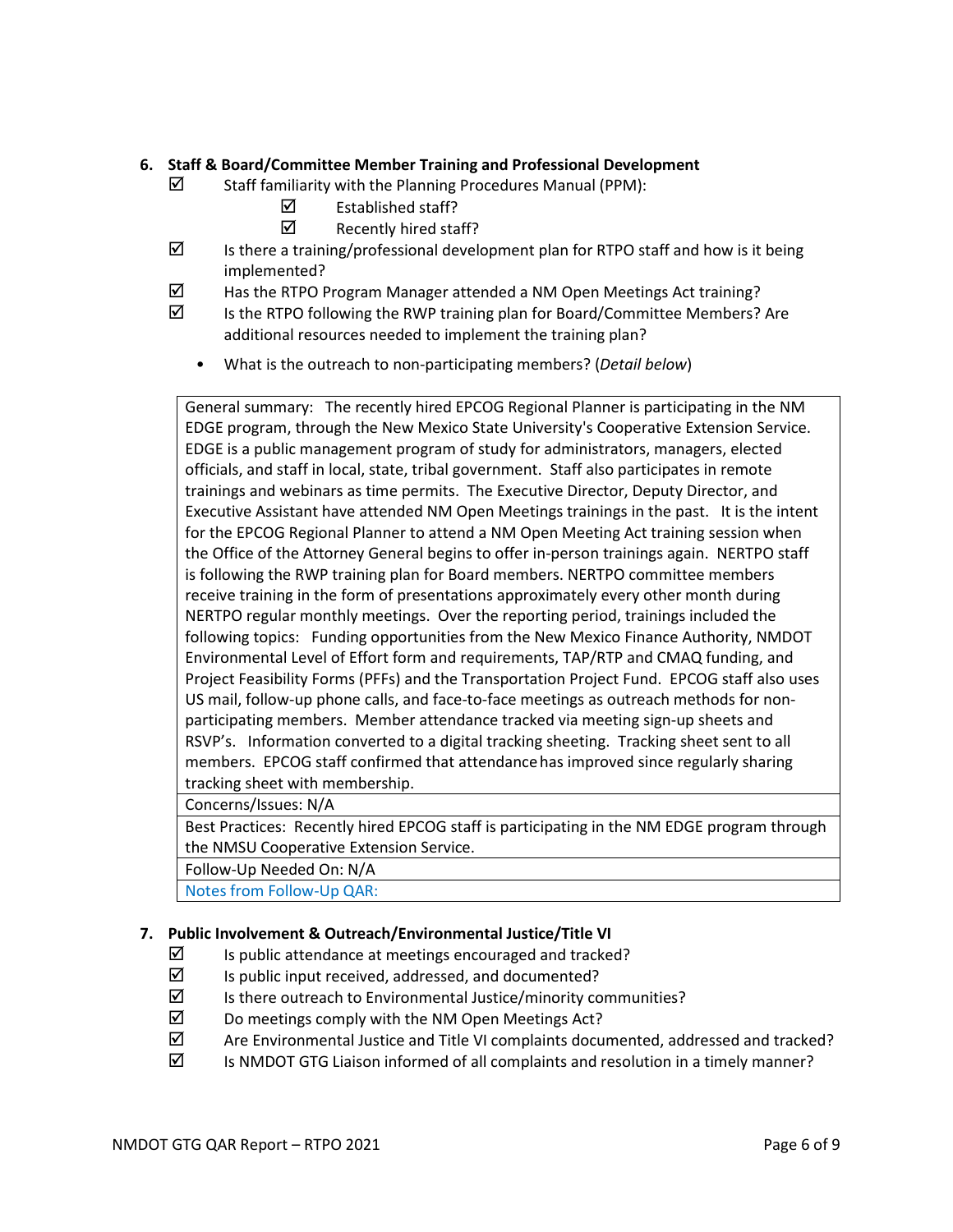General summary: Public attendance is encouraged at NERTPO meetings. Public attendance tracked through the meeting minutes and via email. Public comment part of standing agenda items and recorded in the NPRTPO meeting minutes. EPCOG staff coordinates with NCNMEDD-NERTPO staff and tracks and documents correspondence from the public. The webpage is the primary vehicle for public outreach. NERTPO Agenda published on the RTPONM.ORG "NORTHEAST" webpage in both English and Spanish versions. EPCOG staff building capacity to enhance outreach to Environmental Justice/minority communities. Recently hired a bilingual (English/Spanish) Regional Planner. Staff understands the importance of making meetings as accessible to Environmental Justice /minority communities. Survey sent out to all NERTPO member communities as part of Regional Transportation Plan Update outreach effort. NERTPO meetings comply with NM Open Meetings Act. EPCOG staff indicated that their Title VI plan contains a built in process to document and address Title VI complaints. No Title VI complaints received during the reporting period.

Concerns/Issues: N/A

Best Practices: Publishing the Agenda in both English and Spanish very helpful. Follow-Up Needed On: N/A

Notes from Follow-Up QAR:

### **8. Tracking local-lead projects – how is the RTPO Program Manager doing this?**

General summary: EPCOG staff uses the eSTIP to track federally funded local projects within their portion of the NERTPO region (Union, Harding, Quay, and Guadalupe counties, and their respective incorporated municipalities). Member agencies as well as NMDOT District Engineering staff attend NERTPO meetings providing project status updates. NERTPO staff uses these status updates to monitor the progress of local projects. For Transportation Project Funds (TPF) and Local Government Road Fund (LGRF) projects, the Program Manager coordinates with the respective NMDOT District Engineers and staff at D-4. EPCOG staff, in coordination with NCNMEDD-NERTPO staff, utilizes the Regional Transportation Improvement Program Recommendations (RTIPR) process to develop and track projects. NERTPO proposed project prioritization process includes the RTIPR (Federal eligible projects) and a State eligible list of projects (Transportation Project Fund eligible projects). EPCOG staff also use theProject Feasibility Form (PFF) to monitor potential incoming local-lead projects.

### Concerns/Issues: N/A

Best Practices: EPCOG staff effectively coordinates with NERTPO-NCNMEDD- staff, NMDOT District 4 staff, and member agencies to develop, monitor, and track local lead projects. The proposed NERTPO two tiered federal and state project prioritization process is a best practice. EPCOG staff provides the necessary information and resources for member local agencies to apply for both federal and state funding opportunities.

Follow-Up Needed On: N/A

Notes from Follow-Up QAR:

### **9. Nonconformance issues during the time period since the last QAR:**

- $\boxtimes$  Have there been nonconformance issues (per PPM) since the last QAR?
- ☐ If so, is there a Corrective Action Plan underway?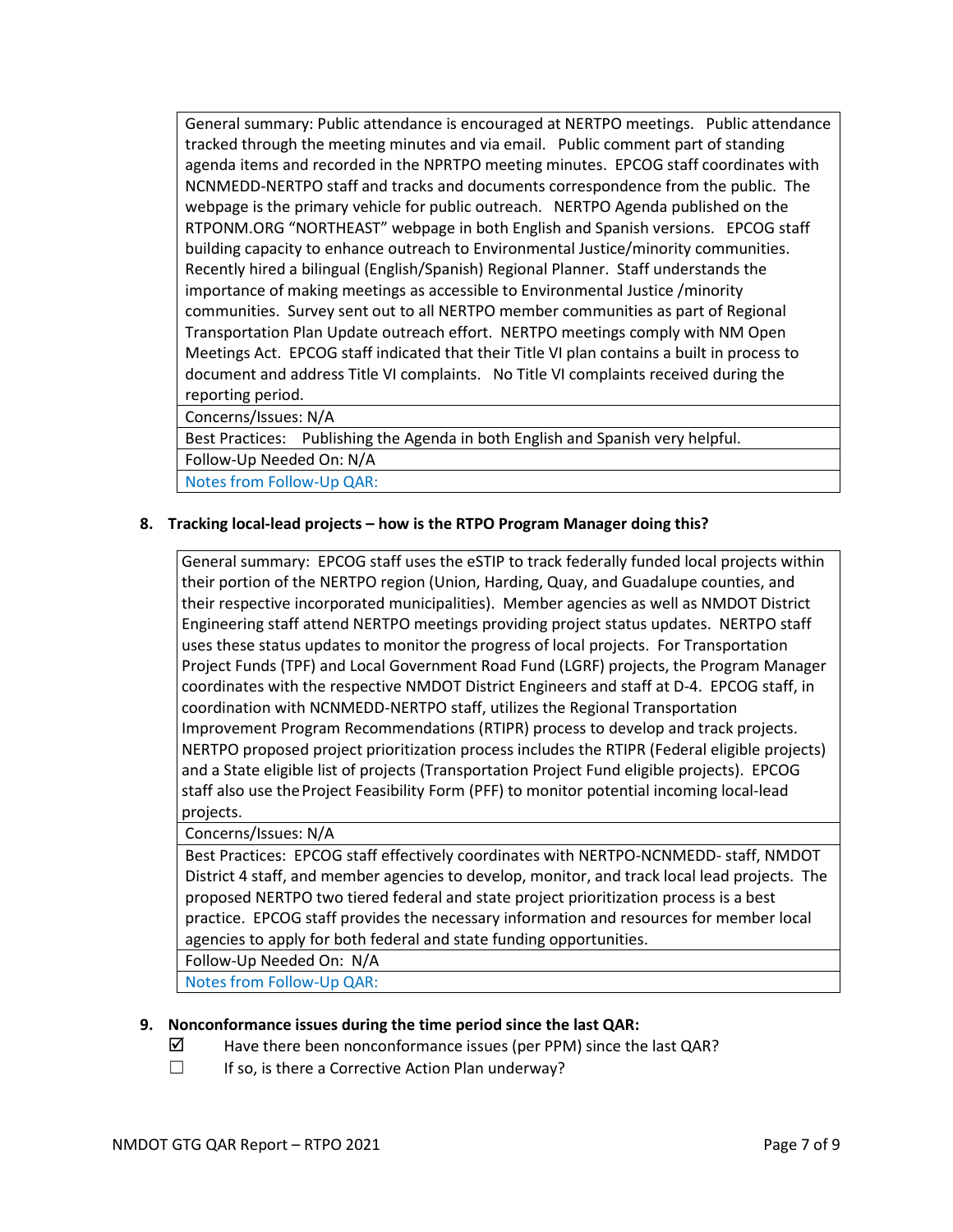EPCOG placed at the Level 1 nonconformance category related to incorrect application of cost sharing in the FFY2021 Q1 Reimbursement Packet. This issue resolved with administrative amendment and resubmitted corrected reimbursement packet.

### **10. Overall organization:**

- $\boxtimes$  Are files organized, easy to find and backed up?
- $\boxtimes$  Does COG/EDD have a shared drive everyone uses or are files stored on separate PCs?
	- How are files/documents archived? (*Detail below*)

General summary: EPCOG files logically organized. EPCOG operates in a networked PC environment. Files automatically backed-up to a server. Data organized by relevant folders. For added precaution, EPCOG data back-ups occur on a weekly basis (every Thursday) and are stored off-site in a secure location. Laptops also have a terabyte external drive for backing-up data when in the field. Staff indicated that they use a two-tier system for internet security, a security software application (firewall) that protects the network and a router that also stops unauthorized access. EPCOG also recently created a new updated IT Policy that includes a Disaster Recovery /Continuity of Operations Plan.

Concerns/Issues: N/A

Best Practices: Continue to follow state of the practice IT security protocols to safeguard NERTPO data.

Follow-Up Needed On: N/A

Notes from Follow-Up QAR:

### **11. Additional notes and comments (concerns or commendations):**

EPCOG staff organized and responsive during QAR review. Additional data requests submitted in a timely manner. The NERTPO webpage continues to be an effective way to engage the NERTPO membership, store, and disseminate information about NERTPO transportation planning activities. EPCOG staff provides much needed transportation planning guidance and direction to their NERTPO membership.

**12.** GTG Liaison: Please provide a summary of the review, including issues/findings and follow up needed, along with a timeline for RTPO to address any findings.

NERTPO planning documents and Board related documents are current, on file, and posted to the webpage. The NERTPO Board and related activities comply with the NM Open Meetings Act. The sampled internal EPCOG time records did not match the correspond Quarterly Reimbursement Packet (FFY2020 Q3 Week 3) To verify accurate time reporting the Planning Liaison recommends that EPCOG include copies of their Employee Time & Attendance Records in their quarterly reimbursement packets starting with the FFY2021 Q3 submittal. Reoccurring Board trainings were (and continue to be) scheduled for NERTPO meeting. Staff to reinitiate "in-person" training and professional development. EPCOG building capacity to enhance public involvement and outreach. Publishing the NERTPO Agenda in English and Spanish a good strategy to improve outreach to Environmental Justice/minority communities. RTP survey also a good outreach strategy. EPCOG staff, in